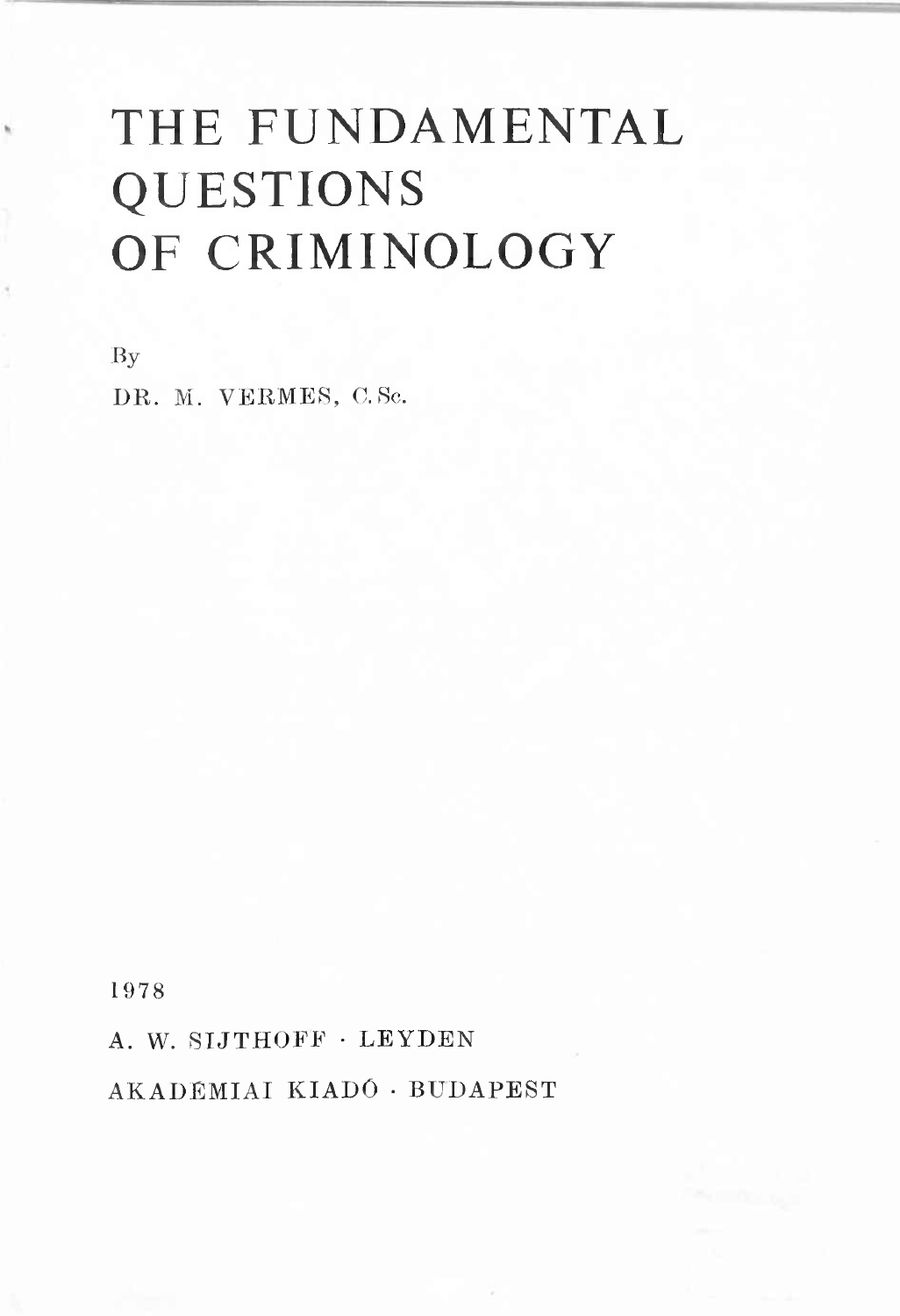### **CONTENTS**

| Introduction                                                                     | 7   |
|----------------------------------------------------------------------------------|-----|
| CHAPTER ONE - THE ORIGINS OF CRIMINOLOGY                                         |     |
| § 1 Elements of the evolution of the social sciences                             | 9   |
| § 2 First elements of the criminological outlook                                 | 13  |
| § 3 The origins of criminology                                                   | 23  |
| CHAPTER TWO - THE SUBJECT MATTER OF CRIMINOLOGY                                  |     |
| § 1 The significance of the subject matter in science                            | 38  |
| $§$ 2 Criminality as a mass phenomenon                                           | 42  |
| (I) Criminality of the various economic-social formations in outline             | 43  |
| (A) The conditions of the primitive communities                                  | 43  |
| (B) Criminality in the slave-holder societies                                    | 46  |
| (C) Criminality in the feudal ages                                               | 51  |
| (D) Criminality in the bourgeois society                                         | 59  |
| (E) Theories of criminality in the socialist society                             | 67  |
| § 3 The criminal offence as an individual phenomenon                             | 74  |
| (I) The concept of the criminal offence as a certain behaviour of the individual | 75  |
| (II) Elements of the criminal offence                                            | 84  |
| (A) Danger to society                                                            | 84  |
| (B) Criminal conduct                                                             | 86  |
| (a) The development of man as a species                                          | 86  |
| (b) Man as an individual                                                         | 89  |
| (c) The development of personality                                               | 90  |
| (C) Legal establishment of the criminal offence                                  | 102 |

#### CHAPTER THREE — THE PROBLEM OF CAUSALITY IN CRIMINOLOGY

| § 1 The principles of causality                           | 104 |
|-----------------------------------------------------------|-----|
| $\S 2$ The limits of causal relations in criminology      | 107 |
| § 3 Dialectics of the objective and subjective conditions | 117 |

 $\sqrt{5}$ 

٠.

 $\mathbf{q}^{\text{max}}$